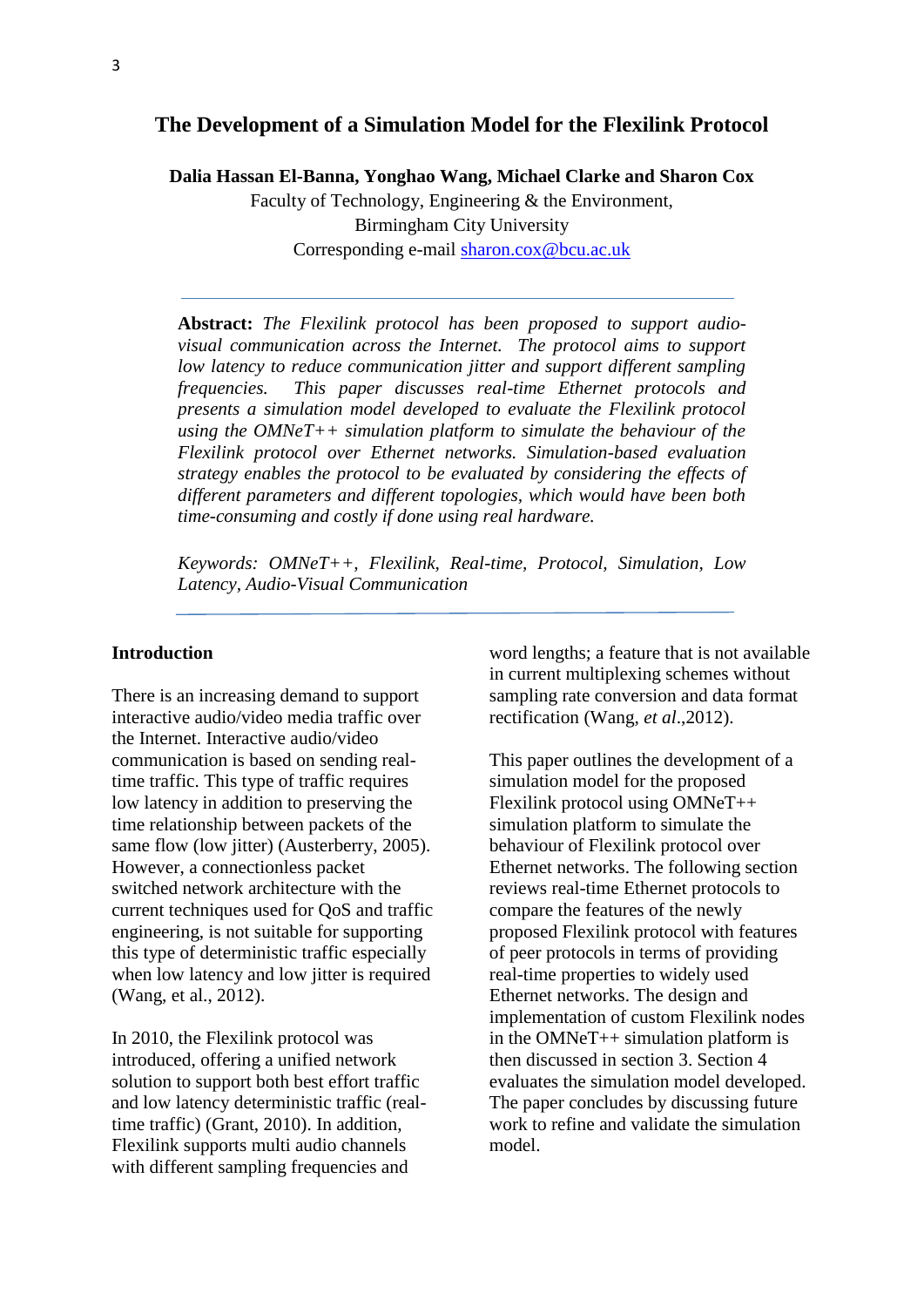#### **Real-time Ethernet Protocols**

Being a newly introduced protocol, Flexilink does not have an extensive literature-base. However, a number of protocols have been developed to support both time-deterministic as well as besteffort data in order to provide a unified platform for automation networks. Audio/video streaming requires the same time constraints in data transmission as industrial automation networks that involve real-time data transmission for safety critical applications. Thus some real-time Ethernet protocols have been used both in automation and audio/video streaming over Ethernet. As an example, IEEE 802.1 AVB has been validated in previous work to be used both in automation in future in-car networks (Steinbach et al., 2012), as well as in data steaming over Ethernet (Lim, *et al*., 2011). This section reviews some of the existing real time Ethernet protocols.

#### *Real-Time Ethernet Background*

Real-time electronic control systems have been employed to control and monitor safety-critical applications in the avionics and automotive industries. The demand for having physically distributed control in strict real-time requires network protocols that support stringent real-time requirements as well as a guarantee of service to ensure that they will always operate deterministically and correctly (Doyle, 2004). Ethernet was not suitable to provide this kind of networking, being non deterministic. As defined in IEEE 802.3, Ethernet uses CSMA/CD as a media access control protocol which results in possible failure of transmission and random delays due to the backoff algorithm. However, Ethernet technology has proven to be the most successful and dominant Local Area Network due to its flexibility and the fact that it is a highly scalable protocol. Also Ethernet is able to

support the TCP/IP stack, which offers an attractive feature for existing automation networks in which devices can easily gate to the Internet. This feature allows remote monitoring and control of the network. In addition, Ethernet offers increased bandwidth compared to other real-time solutions such as PROFIBUS which offered 12Mbps compared to 100Mbps or probably 1Gbps offered by using Ethernet. These benefits increased the demand for developing protocols that provide real-time characteristics to the existing Ethernet standard. These newly developed set of protocols are referred to as Industrial Ethernet or Real-Time Ethernet. In the next section a critical literature review is conducted for some of the most used realtime Ethernet protocols. A full list of realtime Ethernet protocols can be found in Schwager (2003).

#### *2.2 Real-Time Ethernet Protocols*

Popp and Wenzel (2001) introduced PROFINET based on the IEEE 802.3 Ethernet standard and is interoperable with TCP/IP. It was first used for distributed automation systems and was compatible with the existing standard used for interconnecting devices. In PROFINET, different types of data are sent over the same channel using TDMA with a highly precise synchronized cycle based on the IEEE 1588 standard for precision clock synchronization protocol (Popp and Wenzel, 2001).

Ferrari *et al.* (2004) evaluated the performance of real-time and non-realtime classes of PROFINET traffic. Results showed that using PROFINET non-realtime protocol in an unloaded network resulted in a maximum delay of less than 500µs with standard deviation (jitter) of 50µs. However, adding an FTP server to the network increased delay with a maximum delay of 156ms with an average of 21ms and standard deviation of 27ms.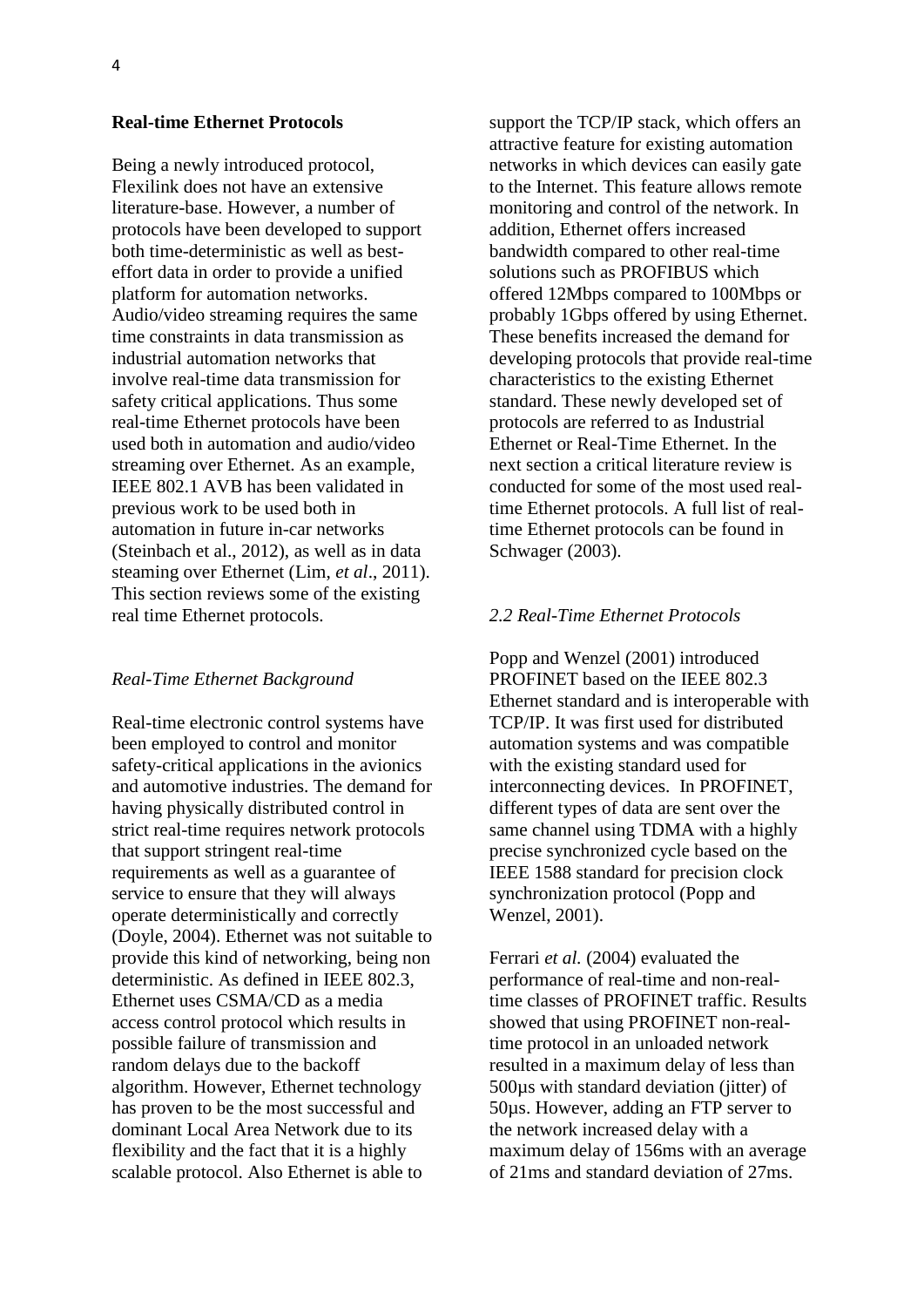With a cycle time of 32ms, the average delay between successive transmission was 32.107ms with standard deviation of 1ms in the case of a loaded network. Ferrari et al., (2004) argued that this calculated standard deviation is less that 5% of the cycle time (32ms) and thus concluded the correct performance of the PRROFINET-RT protocol for supporting hard real-time control systems.

Being a hardware based solution, PROFINET-IRT achieved delays in the range of 1ms with standard deviation of 25µs. Thus PROFINET-IRT was suitable to use with systems requiring hard realtime performance, typically, high performance motion control systems (Doyle, 2004). A proposal for enhancing the performance of PROFINET-IRT in terms of delay was introduced by Schumacher et al. (2008), where an attempt was made to decrease the delay in the range of below milliseconds. Schumacher et al. (2008) suggest that the main components influencing the performance regarding the minimum achievable delay are the propagation time and frame transmission time.

Since the propagation delay is mainly affected by the transmission medium which cannot be significantly changed, Schumacher *et al*. (2008) proposed different mechanisms to optimize the frame transfer time. Firstly, a topologybased forwarding algorithm using local MAC addresses was introduced to reduce the time spent for address look-up and thus the time taken in the forwarding process. Secondly, a mechanism was introduced to decrease the length of the used preamble bytes to two bytes  $(1$  preamble  $+ 1$  SFD) instead of eight bytes used in the standard Ethernet frame. This was found to improve the overall frame transfer time by 480ns (Schumacher *et al*. 2008).

Another real-time Ethernet protocol, EtherCAT, was developed by Beckhoff in 2003 (Prytz, 2008). EtherCAT operates in a master/slave environment with the master initiating data transmission by sending an Ethernet frame to the slave nodes. EtherCAT uses a summation frame approach where a single Ethernet frame is used to deliver data (referred to as EtherCAT telegrams) to more than one node (slaves). Each node extracts the data from the frame addressed to it, puts some new data in the frame and then sends the frame to the next slave. All the message reception, data processing and frame retransmission operations are made "on the fly" by the nodes, without any extra delay (Seno and Zunino, 2008). Using summation frames increased EtherCAT bandwidth efficiency and being a hardware based protocol helped achieving delays in order of microseconds. Seno and Zunino (2008) developed a simulation model for EtherCAT using OPNET. Simulation results from the developed model were compared with the theortical analysis and confirmed that delay increases as the number of slave nodes on the network increases.

Prytz (2008) compared the real-time performance of EtherCAT and PROFINET-IRT using scenarios on both 100Mbps and 1Gbps Ethernet. Results showed that EtherCAT had better real-time performance compared to PROFINET-IRT. Prytz (2008) suggest that these results conform to the expected performance as the EtherCAT communication mechanism relies on the summation frame principle where a single frame is used to accommodate data for a great number of slave nodes. In contrast, PROFINET-IRT needs to send a packet per each addressed network node. Due to this feature, the EtherCAT protocol was considered to have the highest communication efficiency among real-time Ethernet protocols. It was considered particularly suitable for networks with a large number of devices with small payloads (Knezic *et al*. 2011).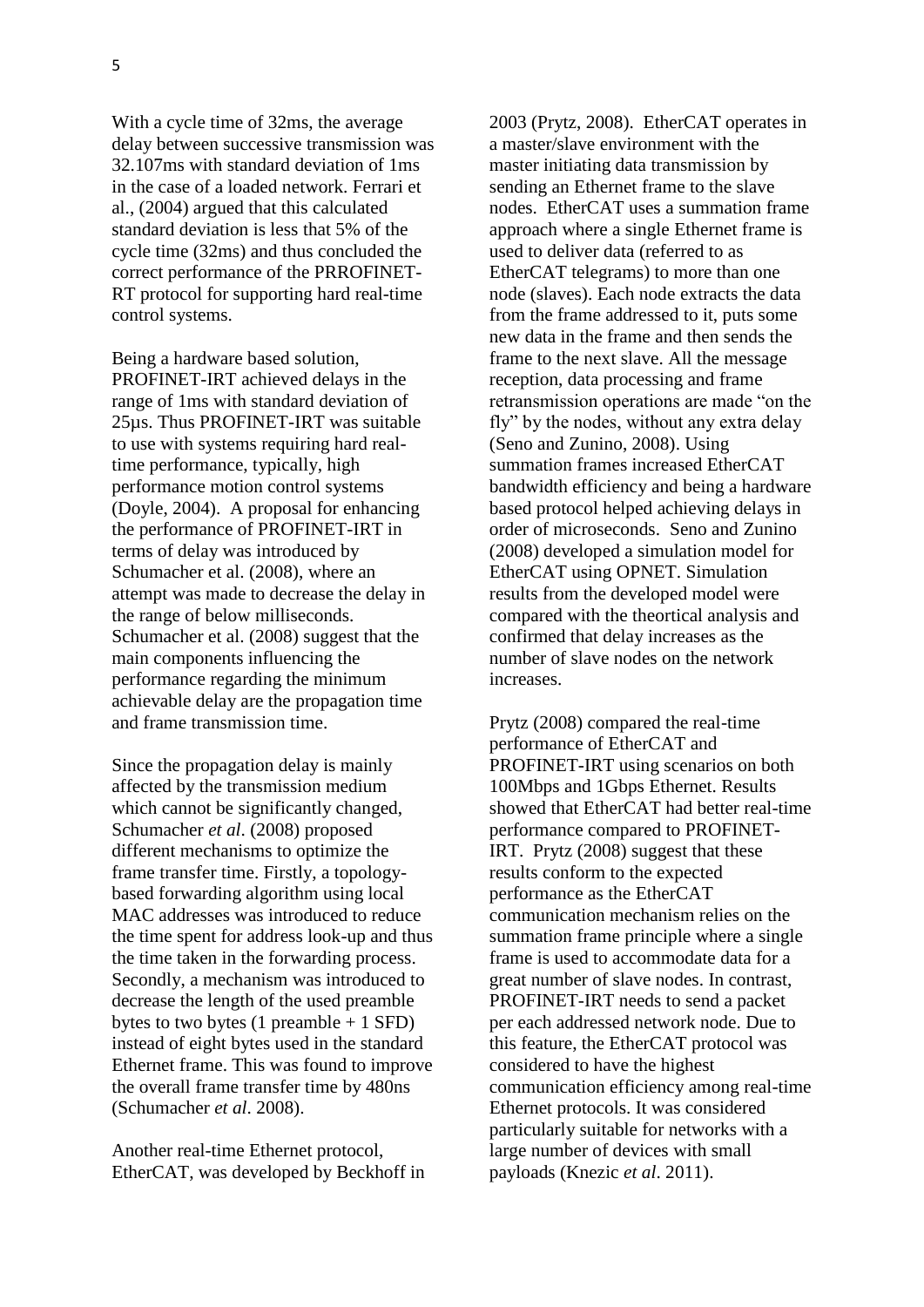EtherCAT can be problematic in large scale networks that consist of several hundreds of devices (Knezic et al., 2011) because the EtherCAT protocol uses the logical ring topology where network propagation time is greatly affected by the number of network nodes. Knezic *et al.* (2011) proposed an approach to improve EtherCAT efficiency over a large scale by exploiting the symmetric spatial distribution property of the EtherCAT networks in which input/output data can be exchanged more efficiently leading to a significant decrease in EtherCAT frame transmission time and thus increased communication efficiency. However, a drawback of the proposed approach is that it is not suitable for networks where topology changes are not allowed or in the case of non-symmetrical networks.

#### *Time-Triggered Ethernet (TTEthernet)*

Another real-time Ethernet protocol is the Time-Triggered Ethernet Protocol (TTEthernet) (Steiner, 2009) that offers deterministic real-time communication and TCP/IP Ethernet traffic in parallel on the same network. TTEthernet's high faulttolerance and high availability mean that it is appropriate for use in safety critical aplications such as in aerospace system design and automotive systems (Steiner, 2009).

The main concept of TTEthernet is that it uses periodic cycles to transmit timecritical traffic (referred to as Time-Triggered (TT) traffic). Each node in the network is assigned an offline predetermined timeslot to send its realtime traffic. This approach ensures predictable transmission delays with no queuing and thus low latency and jitter (Steinbach et al., 2011). In addition to the time-triggered traffic, TTEthernet defines another two types of traffic, Rate-Constraint Traffic (RC) and Best Effort Traffic (BE). Rate-constraint traffic is time critical traffic sent with less rigid temporal requirements than time-triggered traffic. Rate-constraint traffic is based on the AFDX standard (Condor Engineering, 2005). Best effort traffic is the standard Ethernet traffic and is sent with the lowest priority. To differentiate between these classes, TTEthernet uses a contentoriented addressing format where the 48 bit destination Ethernet MAC address is used. The MAC address is divided into two parts. The first part is the Critical Traffic Identifier (CT-ID) where each message has unique CT-ID used for routing. The second part of the MAC address is the Critical Traffic Mask (CtMask). Both CT-ID and CtMask formsthe CtMarker that is used to differentiate critical time traffic (TT and RC) from the best effort traffic.

A simulation model for TTEthernet full operation was introduced by Steinbach et al., (2011). The proposed model, TT4INET (CoRE, 2012) presented an extension for the OMNeT++ INET framework. The implemented model provided modules for TTEthernet host as well as TTEthernet switch.

### *IEEE 802.1 AVB*

Real-time Ethernet protocols are also used in real-time data steaming (audio/video) to provide a unified network for transmitting time determistic as well as best-effort traffic. IEEE 802.1 AVB protocol introduced different mechanisms to enable time-synchronized low latency streaming services through 802 networks specified by the AVB task group (IEEE802.org, 2011). Standards used by AVB are:

• IEEE 802.1AS: Time synchronization protocol to enable synchronization of distributed nodes in switched Ethernet . Synchronization is achieved with an accuracy of less than 1 μs over maximum seven hops.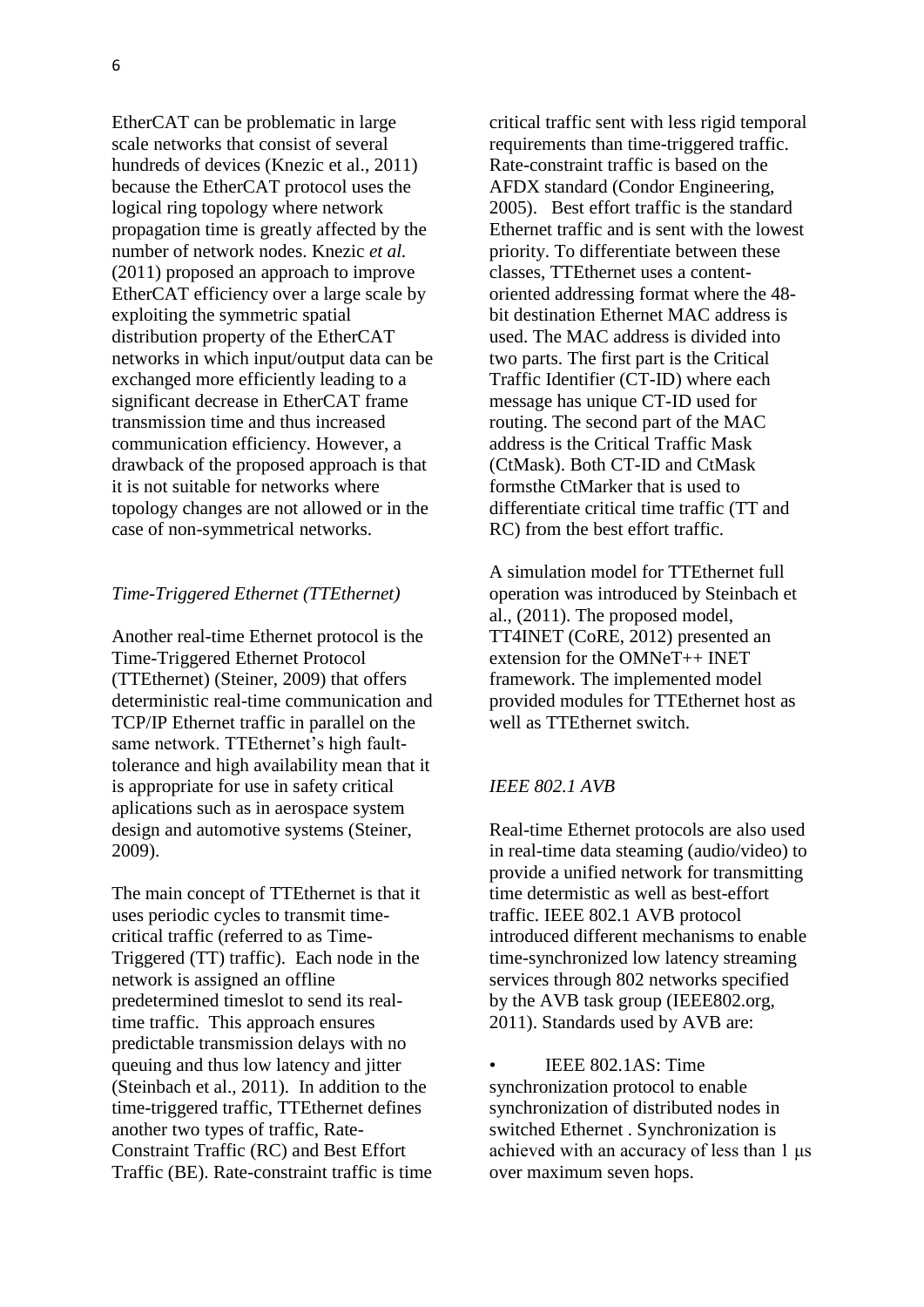IEEE 802.1Qav: Specifies queuing and forwarding of time critical traffic. AVB defines two classes of traffic, in addition to the best effort, depending on the required end-to-end delay:

Stream reservation (SR) class-A: Guarantees a maximum 2ms end-to-end delay.

SR class-B: Can achieve up to 50ms end-to-end delay.

• IEEE 802.1Qat: Signaling mechanism for resource reservation to ensure that AVB time critical traffic will have the required resources along the entire path from source to destination. Only 75% of the avaliable bandwidth can be reserved whereas the rest is used to forward best-effort traffic.

Lim *et al.* (2011) developed a complete simulation model of the AVB protocol in OMNeT++. The developed model was used to evaluate the performance of AVB protocol in the worst case scenario of seven hops switched Ethernet to verify the time constraints of streaming data modelled as class A and class B traffic.

Steinbach *et al.* (2012) used the TT4INET framework and developed a simulation model for AVB to provide simulationbased performance evaluation of both IEEE 802.1 AVB and TTEthernet when used in an in-vehicle network. Simulation results showed comparable performance for both protocols, however increasing the frame payload of background traffic affected the end-to-end delay when using the AVB protocol. This was not the case however with TTEthernet which showed robust performance even in the presence of large frames background traffic.

# *Flexilink Operation*

Flexilink is a protocol that combines the advantages of time division multiplexing (TDM) and best effort networks (Grant, 2010). It introduces a unified network structure for supporting both timedeterministic traffic, such as audio/video and other data types that require constant transmission intervals and predictable delay, as well as best-effort data. In addition, Flexilink provides full compatibility with existing network architectures and protocols. According to Wang *et al.* (2012), a node that supports Flexilink protocol classifies traffic into three main categories which are:

• Synchronous Flow (SF) representing time-deterministic traffic such as audio/video.

• Asynchronous Flow (AF) representing best-effort traffic that are sent without real-time constraints but are rather sent at the earliest possible opportunity.

• Control Messages (CM) used for setting up and tearing down the link between two Flexilink nodes.

In order to ensure that SF traffic is complying with timing requirements, time slots are reserved for transmitting SF data packets. This is done by using control messages which can be implemented using IEC 62379-5-2 standard. The standard uses SNMP for monitoring and controlling of networked audio and video (IEC Project Team 62379, 2012). Once the link is established, intelligent time slot maps identify the reserved time slots based on the requirements of the time-critical traffic (synchronous flow), gaps between reserved time slots can then filled with asynchronous flow traffic. This operation of Flexilink can achieve maximum utilization of link capacity where all the gaps, between synchronous flow data packets, are filled with asynchronous flow traffic. Implementing Flexilink over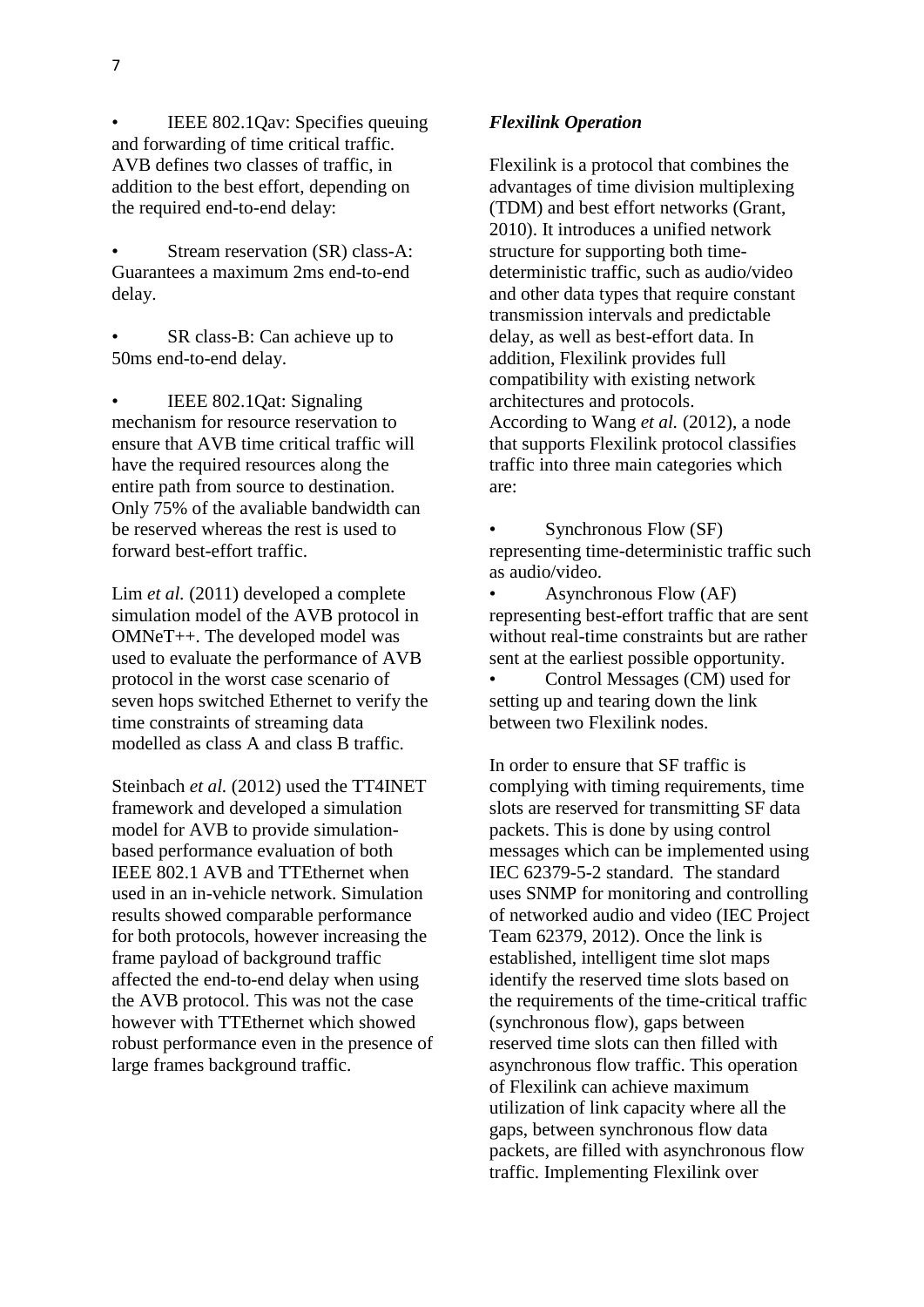Ethernet further maximizes the available link capacity and bandwidth efficiency by using Ethernet Jumbo Frames. Jumbo frames have a payload size greater than the standard 1500 bytes Ethernet Frames. Both synchronous flow and asynchronous flow sent data packets are allocated in the payload. This increased payload also helps in reducing the cost headers and inter-

Once the link is set up between the two Flexilink nodes, all subsequent frames are sent from the Flexilink node at one end of the link to the node at the other end. This means that both the source and destination fields of the Ethernet Jumbo Frame header are no longer needed. Eliminating these unnecessary fields will further maximize the frame payload to carry more data across the transmission link. This new frame format is referred to as Reduced Jumbo Frame (RJFrame). In RJFrame, each synchronous flow packet will have a 1-byte header indicating the length of the corresponding packet. This design allows Flexilink to support multiple audio channels with different sampling frequencies and different bit rates.

### **Design of Simulation Model**

A model was developed to simulate the behaviour of the Flexilink protocol over Ethernet networks using OMNeT++ simulation platform, INET framework and the real time extension TT4INET.

## *Simulation Environment*

OMNeT++ is an open source simulation tool freely available for research and academic use. It is an object-oriented modular discrete event-based simulation platform. This discrete event-based simulation is suitable for modelling data networks where network behaviour can be simulated by modelling the events in the

network such as sending and receiving of a packet.

The INET framework is an extension on the OMNeT++ simulation platform. It has several modules ranging from the physical layer to the application layer of the OSI model. Protocols such as IPv4, IPv6, TCP and UDP are implemented in the INET framework. Link layer protocols such as Ethernet and 802.11 are also implemented.

Simulation models of both TTEthernet and IEEE 802.1 AVB are based on the INET framework for OMNet++. These models have been introduced and validated in previous work such as Lim *et al*. (2012) and Steinbach *et al.* (2011). The source code of TTEthernet, TT4INET, is published by the CoRE (Communication over Realtime Ethernet) Research Group (2012).

Simulation of Flexilink protocol using OMNeT++ and INET framework requires the design of custom nodes. TT4INET components were customized to model the Flexilink protocol.

## *Flexilink Implementation in OMNeT++*

Based on the specification of Flexilink protocol, simulation can be divided into two main stages. During the first stage, the link between the hosts is setup with an intelligent time slot map algorithm. In the second stage, the actual data exchange between hosts takes place again based on Flexilink protocol specification. Custom nodes had to be implemented in C++ to be able to simulate the behaviour of Flexilink protocol using OMNeT++.

The simulation model for Flexilink Protocol is based on both the INET framework (INET, 2012) and the TTETHERNET4INET-Framework. In order to be able to simulate the behaviour of a network node running Flexilink

frame gap.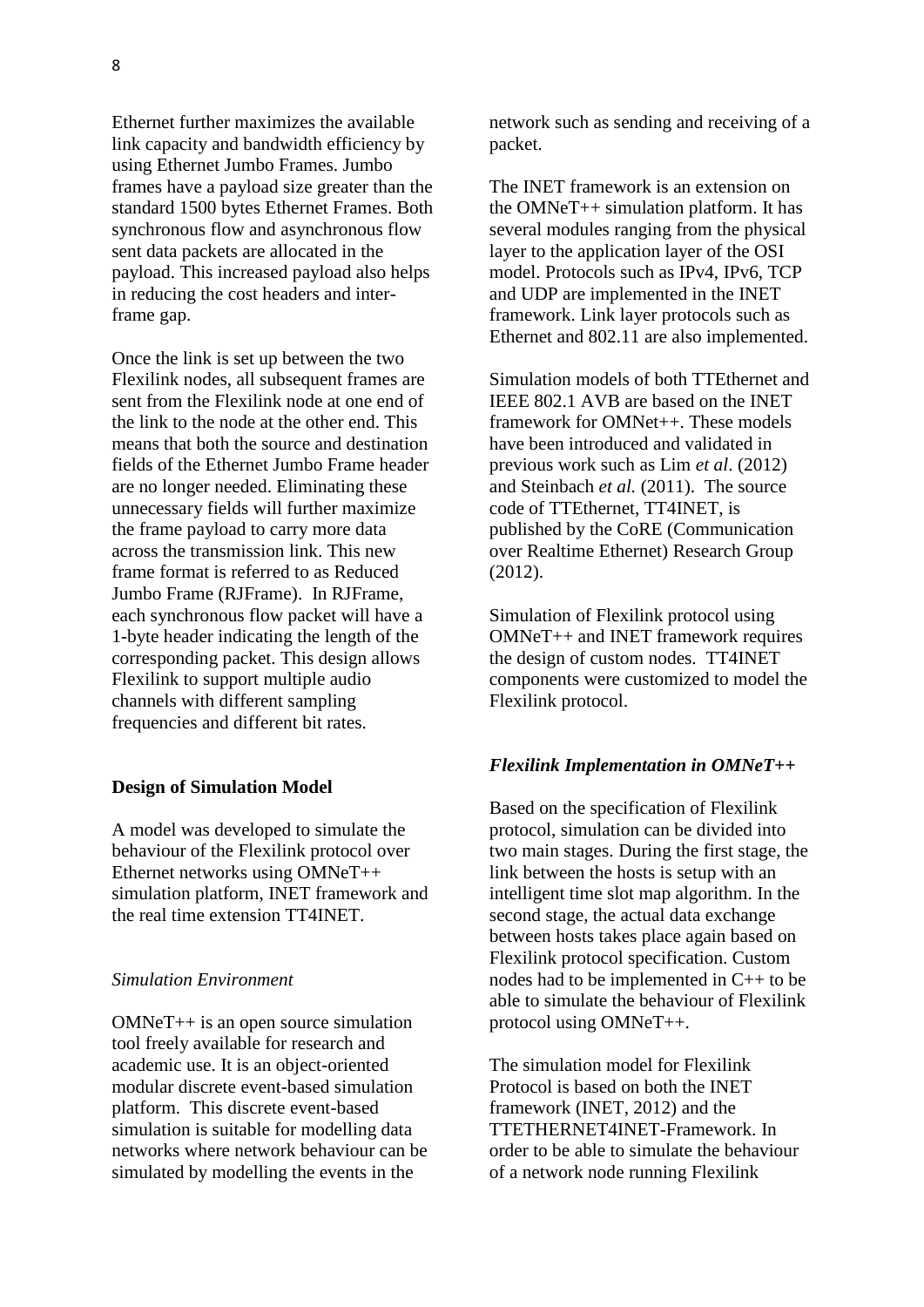protocol it was assumed that traffic from N audio sources S1,….,SN with sampling frequencies F1,….,FN and thus sampling periods T1,…,TN respectively. Figure 1 shows scheduling of audio sources traffic with t0 denoting the start of the allocation period and the arrows representing the beginning of the time slots allocated for each audio source. In the simulation model, the cycle time (Tc) is defined to be equal to the duration of the Allocation Period (AP) which is equal to the duration of two successive RJFrames which is 124.96 µs on 1 Gigabit Ethernet as per Flexilink specifications. In the simulation model, N is set to be equal 1, that is only one audio source is sending traffic on the link



*Figure 1: Flexilink Allocation Period (AP)*

### *Network Setup*

A simple point-to-point network model with two network nodes was established. The nodes are connected with an error free 1 Gigabit Channel as shown in Figure 2. Each network node (referred to as FlexiHost) is simulated to send traffic generated from two traffic sources. SFTrafficSource models a mono audio source with a sampling frequency 48 KHz and 24 bits encoding generating 1.152 Mbps. To accommodate this bit rate, the source will be allocated six time slots from each allocation period with each slot being five bytes long. The second traffic source, AFTrafficSource, models the background traffic that is sent as best-effort data. Background traffic is modelled as packets of size 1500 bytes which represent the size of standard Ethernet Frame. The time

interval between sending packets is uniformly distributed between zero and one second.



*Figure 2: FlexiHost Modules*

In the current implementation of FlexiHost however, since only one audio source is considered, only the second type of events is used to trigger the generation of synchronous flow packets to be sent from SFTrafficSource. The first type of events is left for future development of the model where more than one audio source can be considered.

The FlexiHost compound module consists of five modules: FlexiScheduler, SFTrafficSource, AFTrafficSource, FlexiApplication and FlexiMAC. Names gates are self-explanatory. FlexiHost sends RJFrames over the physical link via its gate (referred to as flexigate).

### *FlexiScheduler Module*

The FlexiScheduler module allows events to be scheduled in FlexiHost. FlexiScheduler implementation was based on the design of the scheduler used in TT4INET model. FlexiScheduler measures simulation time in clock ticks. The scheduler module defines two parameters:

tick: length of clock tick set to 80ns

cycle ticks: number of clock ticks in one cycle which is set to 1562 to be equal to the duration of the allocation period 124.96µs.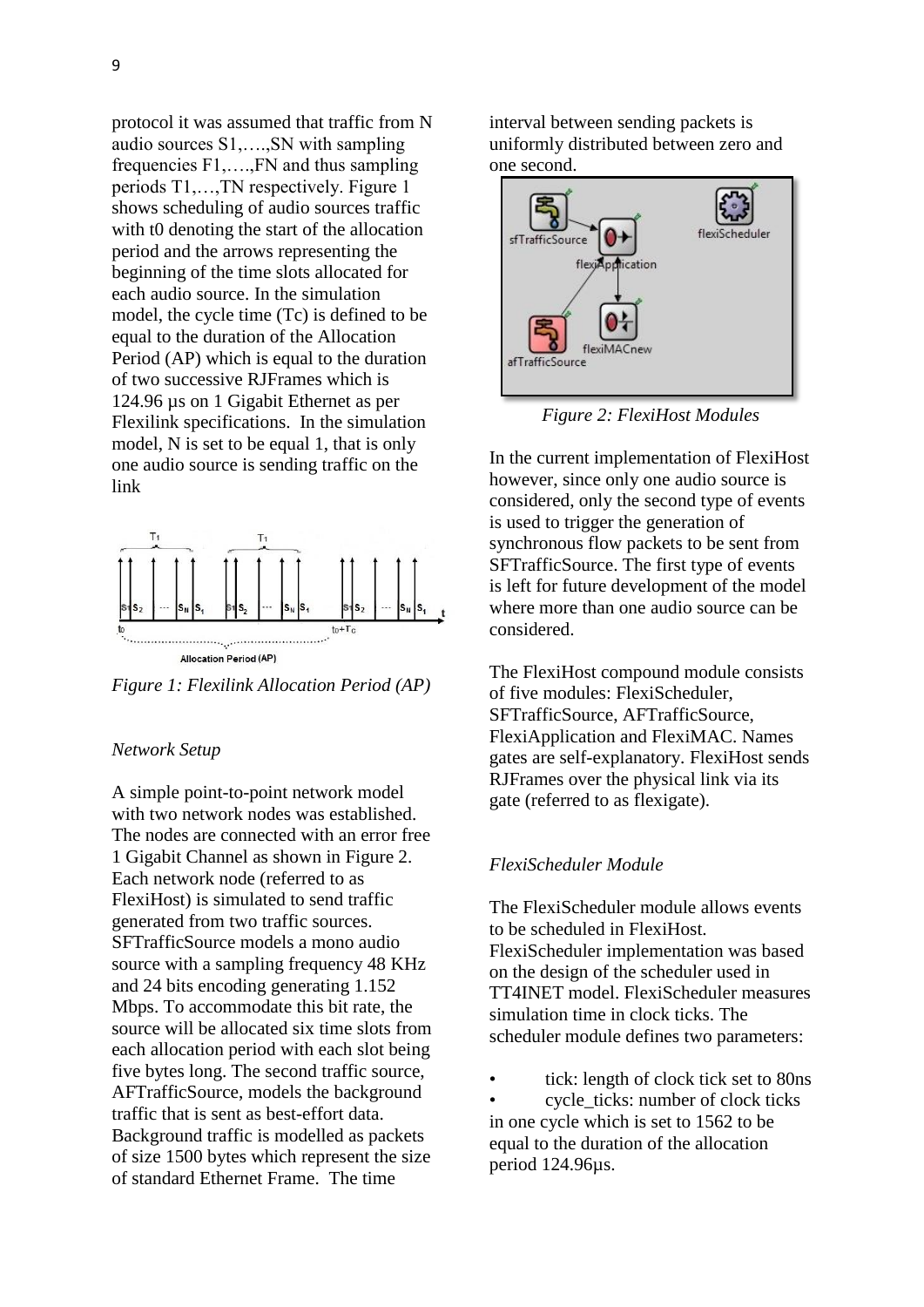FlexiScheduler uses the "registerEvent ()" method. Two events are allowed in the FlexiScheduler:

• SchedulerActionTimeEvent: Event that could be triggered at a specific time in the cycle.

• FlexiSchedulerTimerEvent: Event that is triggered after a specific time.

## *SFTrafficSource Module*

SFTrafficSource is a traffic generator for synchronous flow packets in the Flexilink model. To simulate the behaviour of audio traffic in the model, the implemented SFTrafficSource generates equal sized packets at fixed intervals. When "FlexiSchedulerTimerEvent" message is received by the SFTrafficSource on the "schedulerIn" gate, packets are sent to the "FlexiApplication" module through SFout gate. To simulate an audio source with 48 KHz sampling frequency and 24 bits encoding, SFTrafficSource parameters are set as payload equals five bytes and interval equals 20.83µs.

## *AFTrafficSource Module*

AFTrafficSource is a module for besteffort traffic generation. It has the same design as the Ethernet model traffic generator (EthTrafGen module) in the INET framework. The generated packet size is set to be 1500 bytes to simulate full size Ethernet frames. The packets sending interval is set to have uniform distribution between zero and one second. Generated packets are sent to the FlexiApplication module through AFout gate.

### *FlexiApplication Module*

FlexiApplication is a module for outgoing traffic for the FlexiMAC module. The FlexiApplication uses the "handlemessage ()" method for incoming traffic to the module. Data packets from SFTrafficSource are received through SFin gate. Data packets from the AFTrafficSource are received through AFin gate. On arrival asynchronous flow packets are placed in a queue and transmitted in the gaps between the preallocated time slots for synchronous flow traffic. When all the payload space (7785 bytes) has been allocated, a frame (FlexiFrame) is then sent to FlexiMAC module through the "out" gate to be encapsulated into the payload of RJFrame and sent on the physical link.

## *FlexiMAC Module*

The FlexiMAC module represents the MAC layer of the FlexiHost node. The FlexiMAC module receives frames (FlexiFrames) from the upper layer (FlexiApplication) via its "upperlayerin" gate. Received frames are then encapsulated into the payload of RJFrame and sent over the physical link. Frames received from the network through FlexiMAC physical gate "phys" are first de-capsulated, removing RJFrame headers, before being sent to the higher layers.

### **Evaluation of Simulation Model**

A simulation of audio traffic transmission was carried out on the designed network. The aim was to compare the results obtained with those expected based on the theoretical results of protocol behaviour.

A simulation test was conducted to validate the performance of the simulation model to make sure that it conforms to the expected Flexilink protocol behaviour. To achieve this, the end-to-end latency of SF traffic sent from Host\_A to Host\_B on the implemented two node network was measured. Simulation results should show end-to-end delay of synchronous flow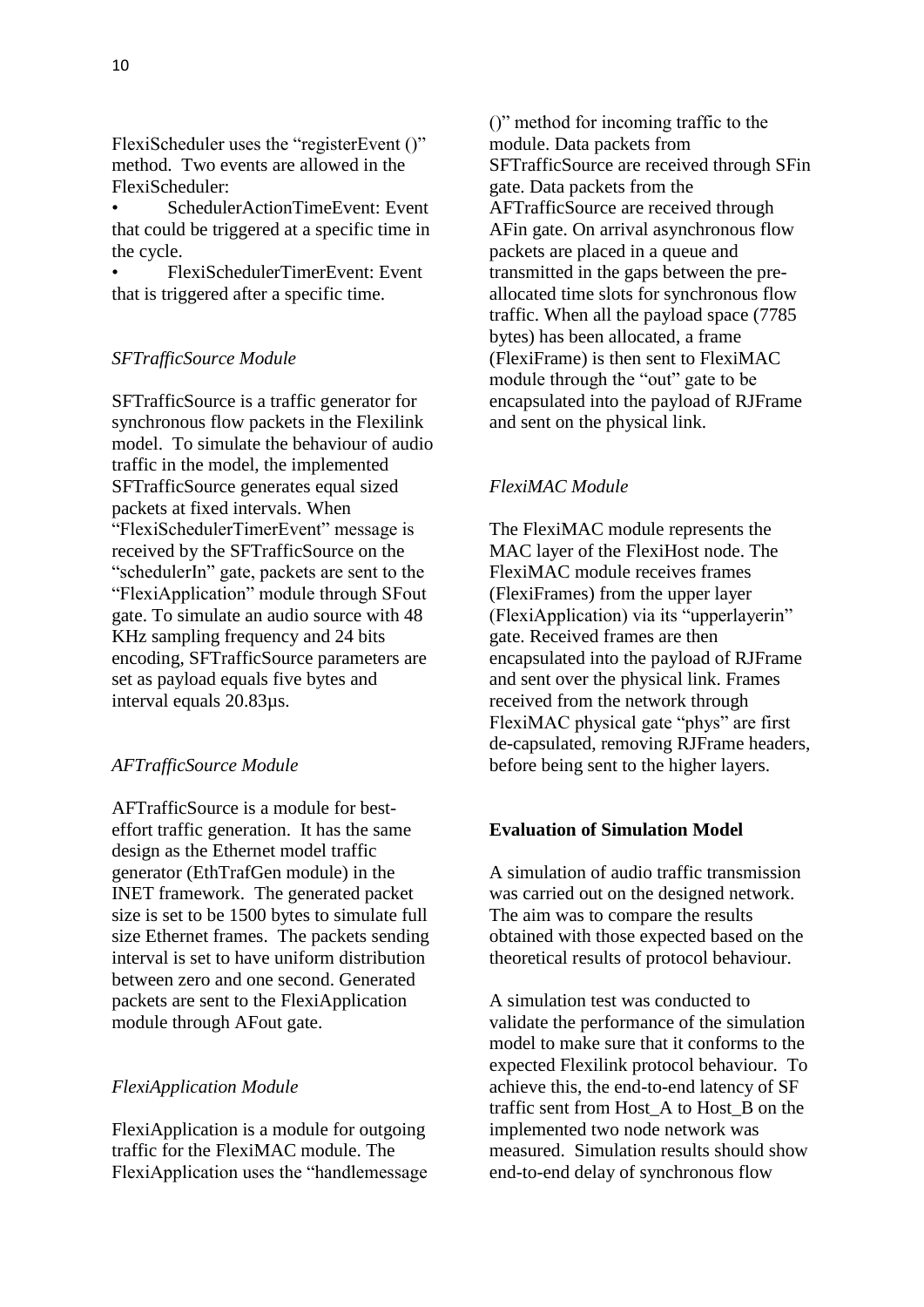traffic in the order of 3µs to 6µs (per hop) plus the physical medium propagation delay in order to conform to the expected protocol behaviour (Wang et al., 2012). However, during the simulation phase NED files were not linked to their defining C++ classes causing errors in the simulation. Using the latest release of OMNeT++v4.3 (April 2013) should have fixed this bug, however, due to the time constraints of the project, using this version was not possible and validation of the simulation model remains as future work.

## **5 Conclusion and Future Work**

The aim of the project was to develop a simulation model for the Flexilink protocol to serve as a test tool for the future development and study of the protocol. The Flexilink protocol has been carefully examined and a simulation model has been implemented on OMNeT++ simulation platform.

The major limitation in the simulation model is that it is a simplified version of the Flexilink protocol due to time constraints and the challenges encountered in implementing Flexilink in OMNeT++. Further work is needed to:

1. Validate the presented two node network using OMNeT++ v4.3 in terms of conformance of the simulation results with the expected Flexilink behavior presented in Wang et al., (2012).

2. Investigate Flexilink behaviour in transmitting traffic from multiple audio sources with different sampling frequencies and timing requirements.

3. Implement the full version of Flexilink in  $OMNeT++$  including the Precision Timing Protocol (IEEE 1588) and intelligent time slot mapping algorithm.

4. Implement the network switch node that supports Flexilink in OMNeT++

for future implementation of larger networks supporting Flexilink over Ethernet.

5. Compare the performance of Flexilink over Ethernet in steaming data applications to other peer protocols such as IEEE 802.1 AVB.

6. Investigate the potential for using the Flexilink protocol over other physical mediums such as optical fibres.

The model to simulate Flexilink behaviour over Ethernet will help the future development of the protocol. It will also serve as a tool for comparing Flexilink with other peer protocols in terms of performance and design complexity.

#### **References**

Austerberry, D. (2005) *The Technology of Video and Audio Streaming,* Second Edition, Focal Press, Oxford.

Condor Engineering (2005) AFDX / ARINC 664 Tutorial (1500-049), http://www.cems.uwe.ac.uk/~ngunton/afdx \_detailed.pdf, [accessed 29 September 2013].

CoRE (Communication over Realtime Ethernet) (2012) http://tte4inet.realmv6.org, [accessed 29 November 2012].

Doyle, P. (2004) "Introduction to Real-Time Ethernet II", *Contemporary Control Systems,* 5(4), pp. 1-6.

Ferrari, P., Flammini, A., Marioli, D. and Taroni, A. (2004) "Experimental Evaluation of PROFINET Performance", *Proceedings of IEEE International Workshop on Factory Communications Systems,* 22-24 September, Vienna, pp. 331-334.

Grant, J. S. (2010) "Method And Apparatus For Transceiving Data",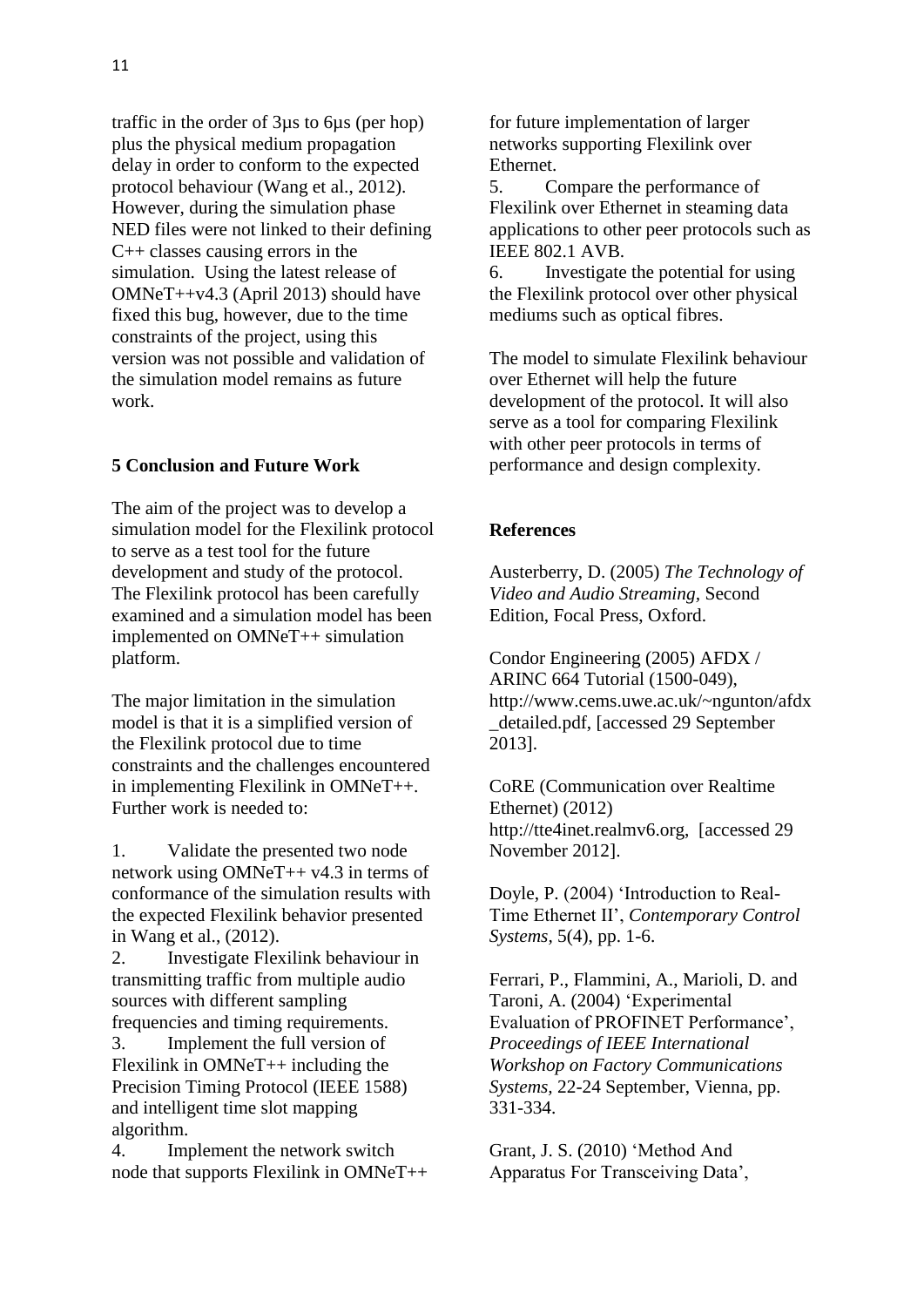available at:

http://patentscope.wipo.int/search/en/WO2 010082042, [accessed 23 November 2012].

IEC Project Team 62379 (2012) IEC 62379 Common Control Interface For Networked Digital Audio and Video Products, http://www.cenelec.eu, [accessed 29 September 2013].

IEEE802.org (2011) Audio/Video Bridging Task Group, http://www.ieee802.org/1/pages/avbridges. html, [accessed 22 November 2012].

INET, (2012), "INET Frameowork", http://inet.omnetpp.org, [accessed 29 November 2012].

Knezic, M., Dokic, B. and Ivanovic, Z. (2011) "Increasing EtherCAT Performance Using Frame Size Optimization Algorithm", *Proceedings of the IEEE International Conference on Emerging Technolgoies and Factory Automation*, 5-9 September, Toulouse, pp. 1-4.

Lim, H-T., Herrscher, D., Waltl, J. M. and Chaari, F. (2012) "Performance Analysis of the IEEE 802.1 Ethernet Audio/Video Bridging Standard", *Proceedings of the Fifth International ICST Conference on Simulation Tools and Techniques*, 19-23 March 2012, Sirmione-Desenzano, pp. 27- 36.

Popp, M. and Wenzel, P. (2001) "PROFInet-linking Worlds", *Proceedings of the Eighth IEEE International Conference on Emerging Technologies and Factory Automation,* 15-18 October, Antibes-Juan les Pins, pp. 519-522.

Prytz, G. (2008) "A Performance Analysis of EtherCAT and PROFINET IRT", *Proceedings of the IEEE International Conference on Emerging Technolgoies and Factory Automation,* 15-18 September, Hamburg, pp. 408-415.

Schwager, J. (2003) "Information about Real-Time Ethernet in Industry Automation", http://www.pdv.reutlingenuniversity.de/rte/#Zu Lösung 19: DART-E, [accessed 22 November 2012].

Schumacher, M., Jasperneite, J. and Weber, K. (2008) "A New Approach for Increasing the Performance of the Industrial Ethernet System PROFINET", *Proceedings of the IEEE International Workshop on Factory Communication Systems*, 21-23 May, Dresden, pp. 159- 167.

Seno, L. and Zunino, C. (2008) "A Simulation Approach to a Real-Time Ethernet Protocol: EtherCAT", *Proceedings of the IEEE International Conference on Emerging Technologies and Factory Automation*, 15-18 September, Hamburg, pp. 440-443.

Steinbach, T., Kenfack, H. D., Korf, F. and Schmidt, T. C. (2011) "An Extension of the OMNET++ INET Framework for Simulating Real-time Ethernet with High Accuracy", *Proceedings of the Fourth International ICST Conference on Simulation Tools and Techniques*, 22-24 March 2011, Barcelona, pp. 375-382.

Steinbach, T., Kenfack, H. D., Korf, F. and Schmidt, T. C. (2011) 'An Extension of the OMNET++ INET Framework for Simulating Real-time Ethernet with High Accuracy", *Proceedings of the Fourth International ICST Conference on Simulation Tools and Techniques*, 17-19 March, Lisbon, pp. 375-382.

Steinbach, T., Lim, H-T., Korf, F., Schmidt, T. C., Herrscher, D. and Wolisz, A. (2012) "Tomorrow"s In-Car Interconnect? A Competitive Evaluation of IEEE 802.1 AVB and Time-Triggered Ethernet (AS6802)", *Proceedings of the Vehicular Technology Conference*, 3-6 September, Quebec, pp. 1-5.